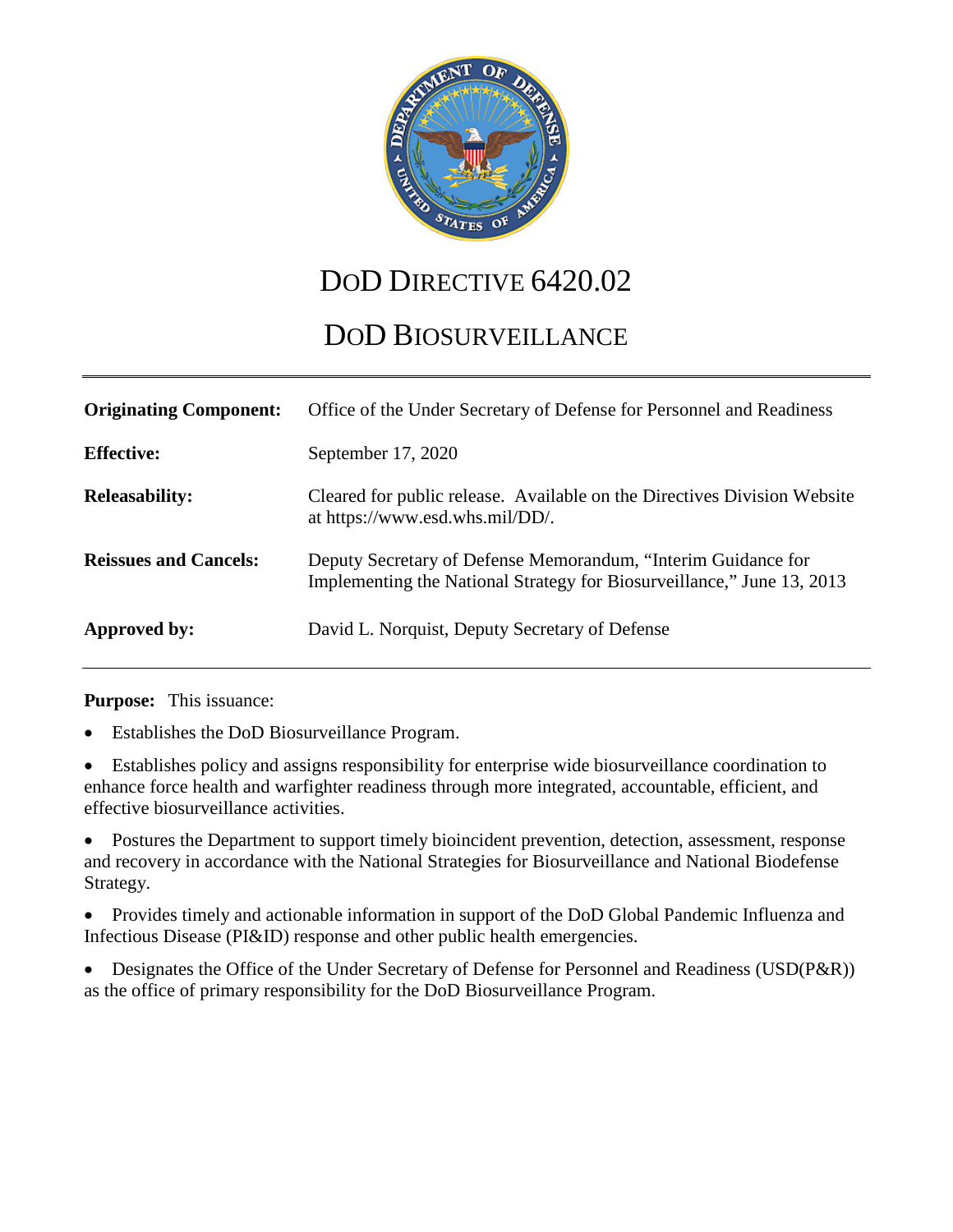# **TABLE OF CONTENTS**

| 2.8. Assistant Secretary of Defense for Nuclear, Chemical, and Biological Defense     |  |
|---------------------------------------------------------------------------------------|--|
|                                                                                       |  |
|                                                                                       |  |
|                                                                                       |  |
|                                                                                       |  |
|                                                                                       |  |
| 2.13. Secretaries of the Military Departments and the Commandant, United States Coast |  |
|                                                                                       |  |
|                                                                                       |  |
|                                                                                       |  |
|                                                                                       |  |
|                                                                                       |  |
|                                                                                       |  |
|                                                                                       |  |
|                                                                                       |  |
|                                                                                       |  |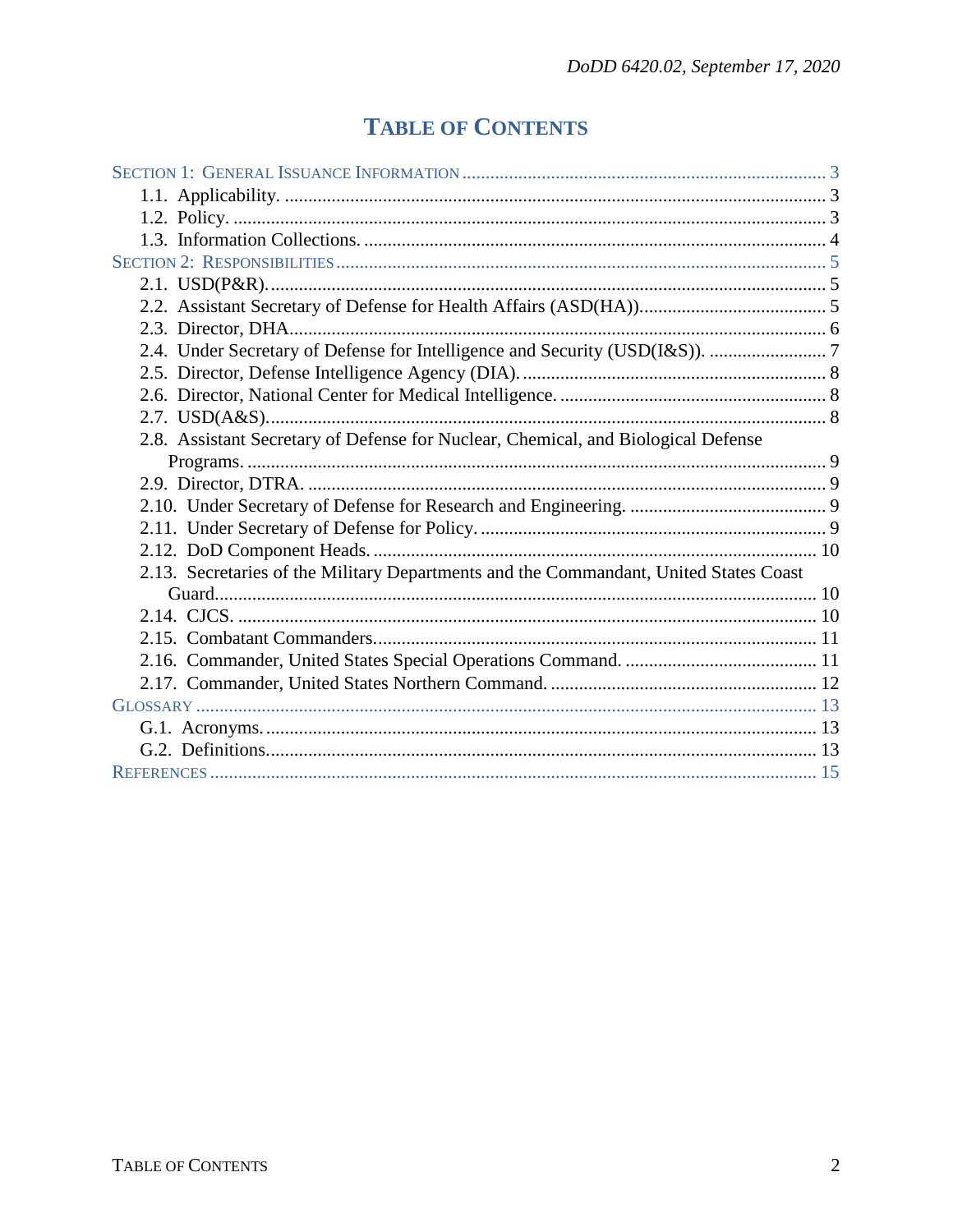## **SECTION 1: GENERAL ISSUANCE INFORMATION**

#### <span id="page-2-1"></span><span id="page-2-0"></span>**1.1. APPLICABILITY.**

This issuance applies to OSD, the Military Departments (including the Coast Guard at all times, including when it is a Service in the Department of Homeland Security by agreement with that Department), the Office of the Chairman of the Joint Chiefs of Staff (CJCS) and the Joint Staff, the Combatant Commands, the Office of Inspector General of the Department of Defense, the Defense Agencies, the DoD Field Activities, and all other organizational entities within the DoD (referred to collectively in this issuance as the "DoD Components").

#### <span id="page-2-2"></span>**1.2. POLICY.**

a. Establish a DoD-wide coordinated Biosurveillance Program that readily transforms biosurveillance information into actionable, decision-focused information at the tactical, operational, and strategic levels. The program will integrate, synchronize, and standardize biosurveillance-related activities, to support countering weapons of mass destruction (CWMD), biodefense and comprehensive health surveillance and forecasting.

b. Establish a DoD Biosurveillance Program senior advisory group that will develop and utilize a central framework to guide coordination efforts and periodically review progress of the DoD Biosurveillance Program, consistent with the responsibilities in Section 2.

(1) The senior advisory group will direct actions for policy, procedure, programming, and organizational and structural reform.

(2) USD(P&R), the biosurveillance program office of primary responsibility, will coordinate with the Under Secretary of Defense for Acquisition and Sustainment (USD(A&S)) and other DoD Components, as appropriate, to establish the advisory group membership.

(3) The senior advisory group will establish a relevant agenda to ensure warfightersupport, joint force focused, streamlined, efficient, and effective program.

c. Establish a centralized DoD biosurveillance hub and standard portal within the Defense Health Agency (DHA). The hub and portal will integrate collected internal and external data and information links across the Services and Combatant Commands. The hub and portal will ensure that decision making is informed by biosurveillance data, risk assessments, forecasting/modeling and operational input. The hub will drive solutions for the coordinated collection, analysis and sharing of biosurveillance information that affect the forces.

d. Apply DoD-wide resources, tools and expertise to enable decision making through organized data collection, processing, sharing, and analysis of biosurveillance-related information to: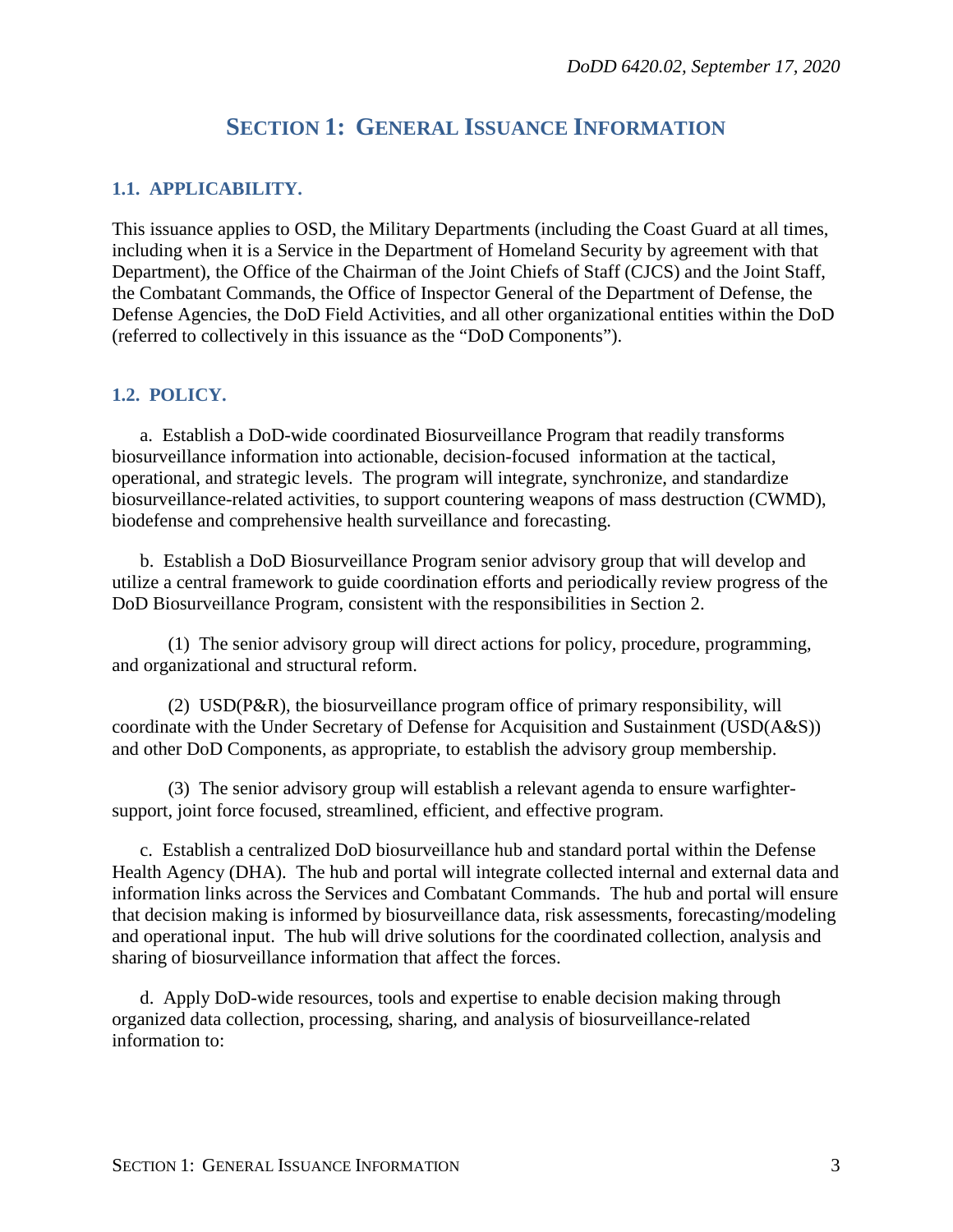(1) Support the DoD Global Campaign Plan for PI&ID Response and public health emergencies, such as a highly infectious respiratory illness, as described in DoD Instruction 6200.03.

(2) Ensure that DoD domestic and international biosurveillance information sharing systems are coordinated across U.S. departments and agencies within compatible information technology platforms.

(3) Coordinate sharing and receiving biosurveillance information, within the DoD and with other U.S. departments and agencies and international partners. Sharing may be authorized, as requested and approved, by the authorities designated in the references section identified as "Biosurveillance-Related Information Sharing Authorities" in this issuance.

e. Develop and disseminate unclassified biosurveillance data and information products to the maximum extent possible and without compromising operational security, for use by the DoD Biosurveillance Program and DoD Components.

f. Implement processes and training for biosurveillance-related activities across the DoD, including data and information collection and sharing to ensure a common understanding of the use of data and methods. These will include using interoperable systems where feasible.

g. Develop and implement methods for forecasting and modeling events that could impact force health to support decision making.

h. Enforce existing restrictions on the management and sharing of certain types of data and information, in accordance with applicable laws and regulations, including DoD Directive (DoDD) 5230.11, DoD Instructions 2030.08, 2040.02, 5015.02, 6025.18, 8320.02, DoD Manual (DoDM) 6025.18, and DoD 5400.11-R.

### <span id="page-3-0"></span>**1.3. INFORMATION COLLECTIONS.**

The biosurveillance data collection, referred to throughout this issuance, does not require licensing with a report control symbol in accordance with Enclosure 3, Paragraph 1.b.(9), Volume 1 of DoDM 8910.01.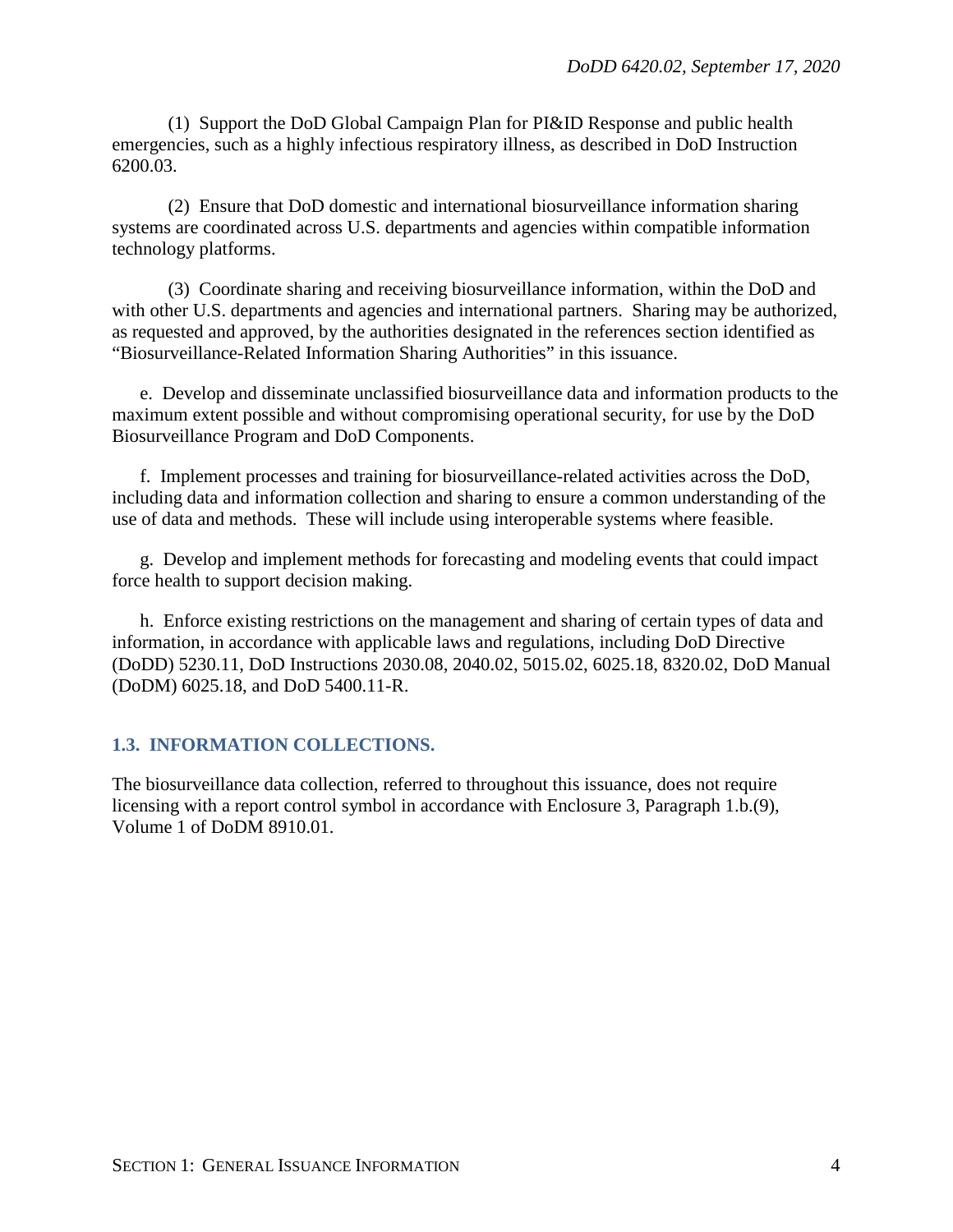## **SECTION 2: RESPONSIBILITIES**

#### <span id="page-4-1"></span><span id="page-4-0"></span>**2.1. USD(P&R).**

The USD(P&R):

a. Serves as the office of primary responsibility for the DoD Biosurveillance Program activities, including;

(1) Integration.

(2) Synchronization.

(3) Coordination of biosurveillance-related information.

b. Coordinates requirements for DoD Biosurveillance Program activities across DoD Components.

c. Establishes and co-chairs, with USD(A&S), the DoD Biosurveillance Program senior advisory group and submits a group charter for approval within 120 days of the effective date of this issuance.

d. Coordinates with DoD Components regularly to review DoD Biosurveillance Program policies, issues, systems, and activities through the DoD Biosurveillance Program senior advisory group.

e. Sponsors periodic capability-based assessments of biosurveillance-related systems, operations, and activities (e.g., data sharing, analyses, information products) to:

(1) Inform programmatic decisions required for enhancement and sustainment of capabilities that directly support warfighter health protection and force readiness.

(2) Ensure effectiveness and efficiency.

#### <span id="page-4-2"></span>**2.2. ASSISTANT SECRETARY OF DEFENSE FOR HEALTH AFFAIRS (ASD(HA)).**

Under the authority, direction, and control of the USD(P&R), the ASD(HA):

a. Develops policy, guidance, and partnerships to direct development, collection, and storage of biosurveillance-related information in systems, allowing for the timely sharing, analysis, and reporting of such information by and to appropriate departments and agencies.

b. Coordinates with the Chemical and Biological Defense Program on biosurveillancerelated activities for chemical, biological and radiological defense in accordance with DoDD 5160.05E and overall situational awareness of health threats to the force.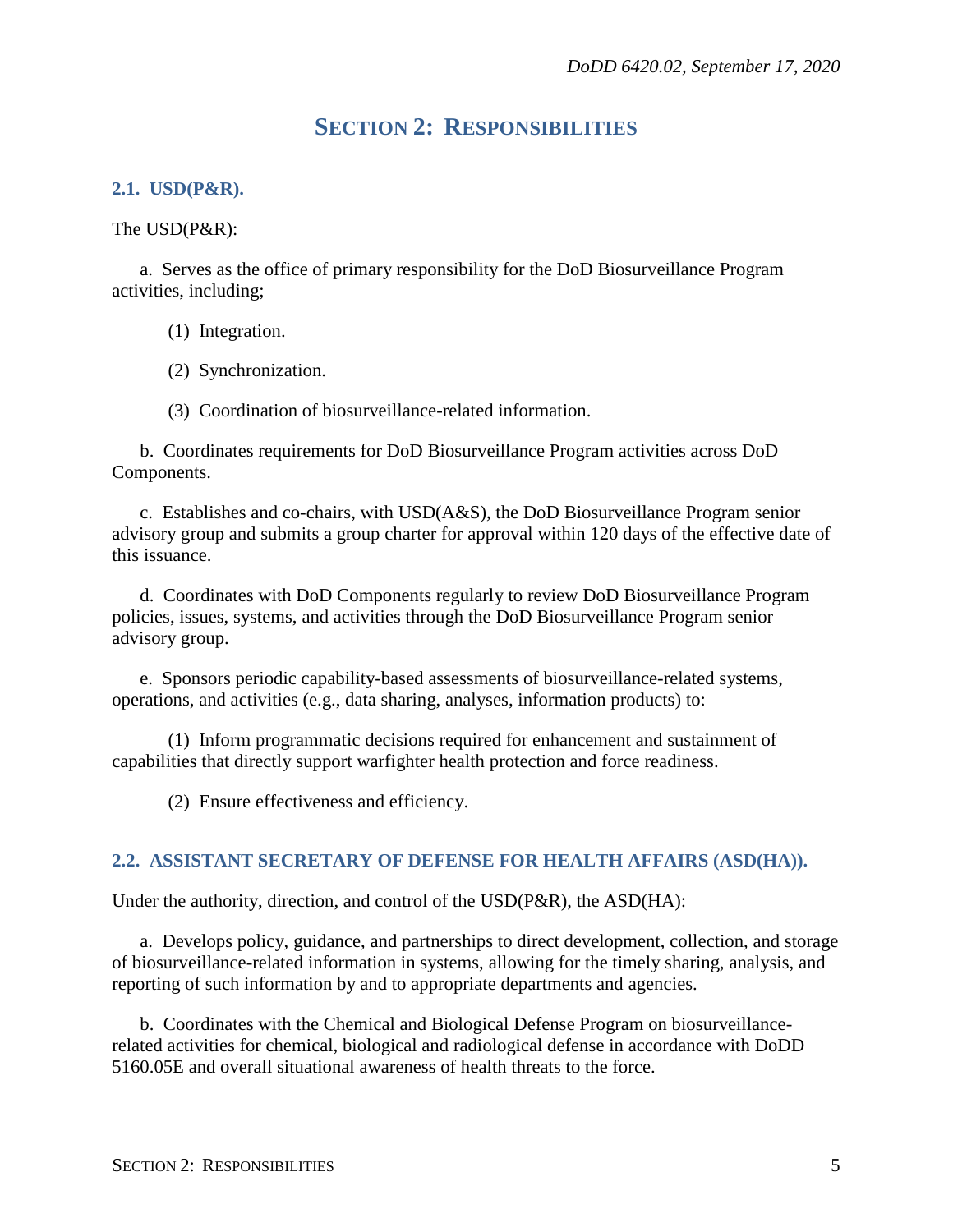c. Requires standard analytic methods, training, and products for biosurveillance-related activities across the military health system during military operations and activities.

d. Performs regular periodic quality improvement surveys with an established mechanism for feedback to assess the utility of biosurveillance-related systems, data sharing, analyses, and information products developed for users at the tactical, operational, and strategic levels of the DoD.

e. Ensures the central biosurveillance hub has appropriate health and medical information technology capabilities available. That it utilizes these health and medical information technology capabilities to effectively collect, store, analyze, and report data to support timely surveillance of the health of the force and inform command decisions at all levels.

#### <span id="page-5-0"></span>**2.3. DIRECTOR, DHA.**

Under the authority, direction, and control of the USD(P&R), through the ASD(HA), and in addition to the responsibilities in Paragraph 2.12., the Director, DHA:

a. Coordinates the collection, analysis, and sharing of biosurveillance-related information relevant to force health protection both within the DoD and with external partners, to include, but not limited to:

- (1) The U.S. Government.
- (2) State public health agencies.
- (3) International public health authorities.
- (4) Coalition forces, as requested and approved by proper DoD authorities.

b. In coordination with the Military Departments and the Combatant Commands, develop a common, minimum reporting standard for biosurveillance-related information.

c. Shares data and analytic products from comprehensive health surveillance activities throughout the DoD with appropriate DoD Components.

d. Regularly shares data and analytic products from:

- (1) DHA health surveillance and medical research assets.
- (2) Environmental and occupational health services.
- (3) Veterinary services.
- (4) Food and water safety services.
- (5) Immunization services.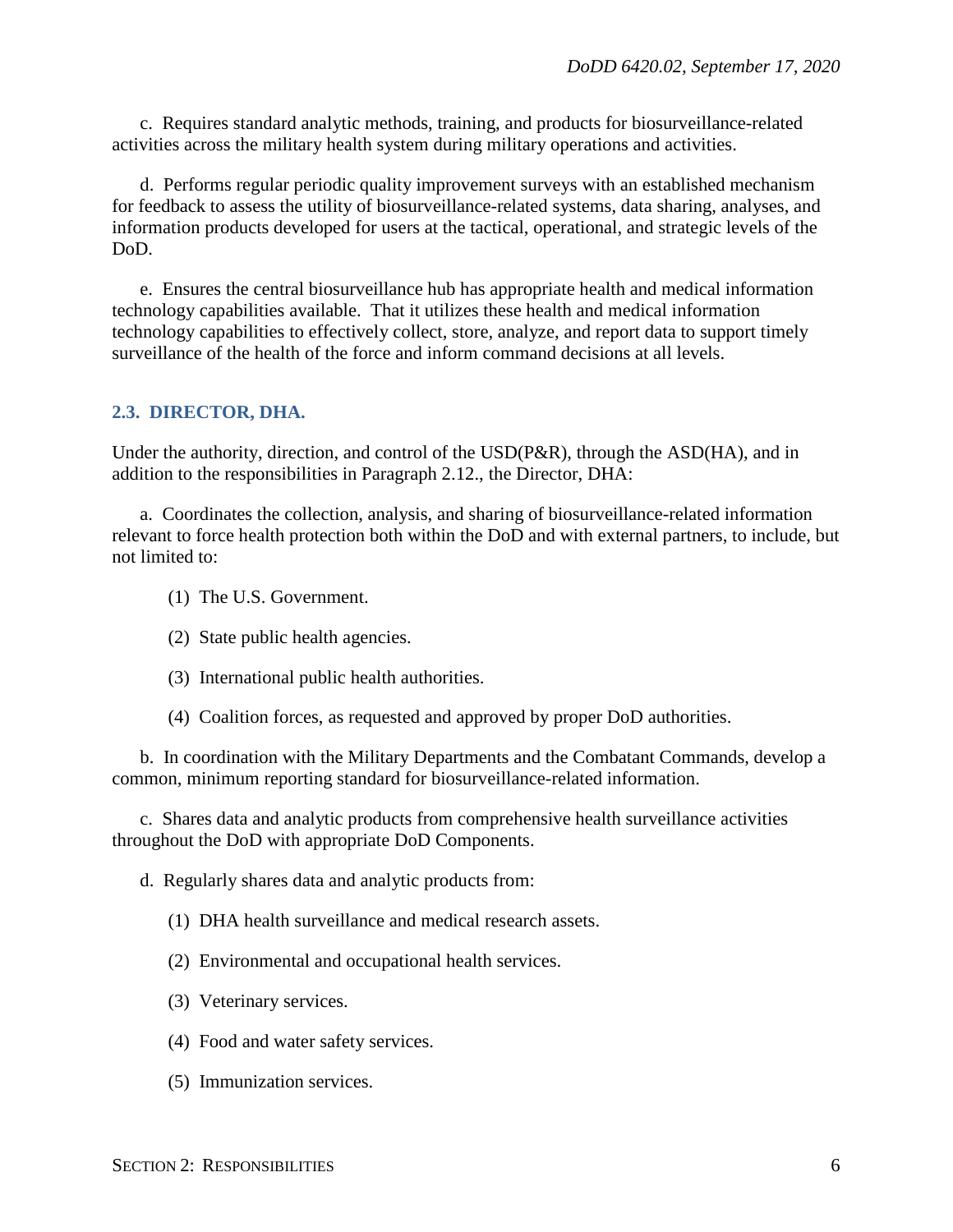(6) Deployment health surveillance services, with the relevant DoD Components and integrates with other biosurveillance-related information.

e. Ensures the Armed Forces Health Surveillance Branch has the authority to operate as the centralized biosurveillance hub and coordinates with other DHA branches, Services, and other DoD Components, and transforms data to decision support information in support of combat forces.

f. Coordinates with the DoD Coordinating Authority for CWMD; the Combatant Commands; the Joint Staff, Force Structure, Resources and Assessment, J8; and the Defense Threat Reduction Agency (DTRA) to support development of CWMD situational awareness capabilities that incorporate relevant health surveillance information.

g. Coordinates across the DoD Components on all comprehensive health surveillance data collection and analysis operations, and identifies significant information sharing challenges.

h. Shares DoD biosurveillance-related information among:

- (1) The Military Services' health surveillance centers.
- (2) Other DoD health surveillance activities.
- (3) Other DoD entities as appropriate.

(4) Non-DoD organizations (e.g., local, State, national, non-governmental organizations, and international health organizations) where such information can be shared appropriately.

i. Ensures that originators of biosurveillance-related information apply the lowest level of classification and controls necessary that information remains unclassified where possible, and dissemination of such information does not violate applicable classification or privacy rules, national policy for disclosure of classified military information to foreign governments and international organizations, DoD policy for international transfers, or export control laws and regulations.

j. Promotes and provides biosurveillance-related training and education opportunities in the techniques and practices of epidemiology, public health, and medical surveillance.

#### <span id="page-6-0"></span>**2.4. UNDER SECRETARY OF DEFENSE FOR INTELLIGENCE AND SECURITY (USD(I&S)).**

The USD(I&S) oversees the production of finished intelligence products and analysis at the appropriate classification levels, to enable integration with other information streams and development of a unified and comprehensive biosurveillance effort to support force health protection and the CWMD missions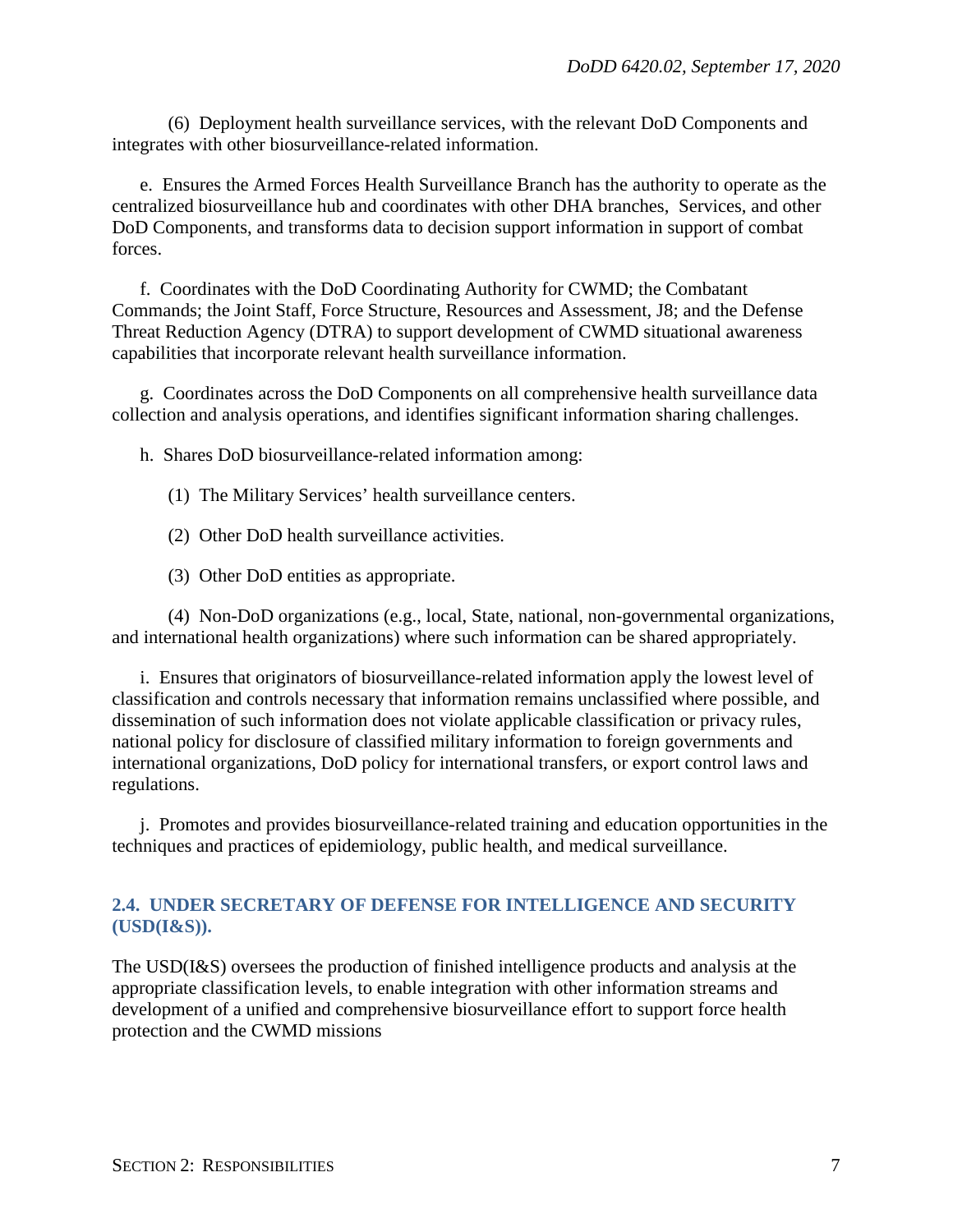## <span id="page-7-0"></span>**2.5. DIRECTOR, DEFENSE INTELLIGENCE AGENCY (DIA).**

Under the authority, direction, and control of the USD(I&S), and in addition to the responsibilities in Paragraph 2.12., the Director, DIA:

a. Disseminates finished intelligence products and analyses on threats from foreign chemical, biological, radiological, and nuclear weapons and agents at the appropriate classification levels, in accordance with Volume 2 of DoDM 5200.01.

b. Develops and sustains technical and analytic capabilities to provide timely warnings and projections of significant foreign infectious disease and environmental health risks to DoD personnel.

c. Consults and develops intelligence products (both medical and non-medical) for the DoD Coordinating Authority for CWMD mission in accordance with the DoD CWMD policy.

d. Consults and develops intelligence products (both medical and non-medical) for the DoD Coordinating Authority for PI&ID.

### <span id="page-7-1"></span>**2.6. DIRECTOR, NATIONAL CENTER FOR MEDICAL INTELLIGENCE.**

Under the authority, direction, and control of the Director, DIA, the Director, National Center for Medical Intelligence, disseminates finished medical intelligence analyses to support the effort to develop an integrated DoD Biosurveillance Program.

### <span id="page-7-2"></span>**2.7. USD(A&S).**

The USD(A&S):

a. Leverages existing technologies and leads the development and delivery of capabilities to collect, integrate, and analyze data or information and report information produced by DoD biosurveillance-related activities at all levels in support of requirements identified by OSD, Office of the CJCS, the Military Departments, and the Combatant Commands.

b. Budgets for the Chemical and Biological Defense Program elements for research, development, test and evaluation, and procurement in support of biosurveillance related CWMD capabilities to enhance and sustain warfighter health protection and force readiness.

c. Coordinates with the ASD(HA) and the Director, DIA, in the development of technologies and analytic methods that integrate biosurveillance-related information to enable early detection and warning and contribute to overall situational awareness of health threats to the force.

d. Shares relevant information on environment, safety, and occupational health program activities with the ASD(HA) and the Director, DHA, in a timely manner that supports the integration of that information with other biosurveillance-related information.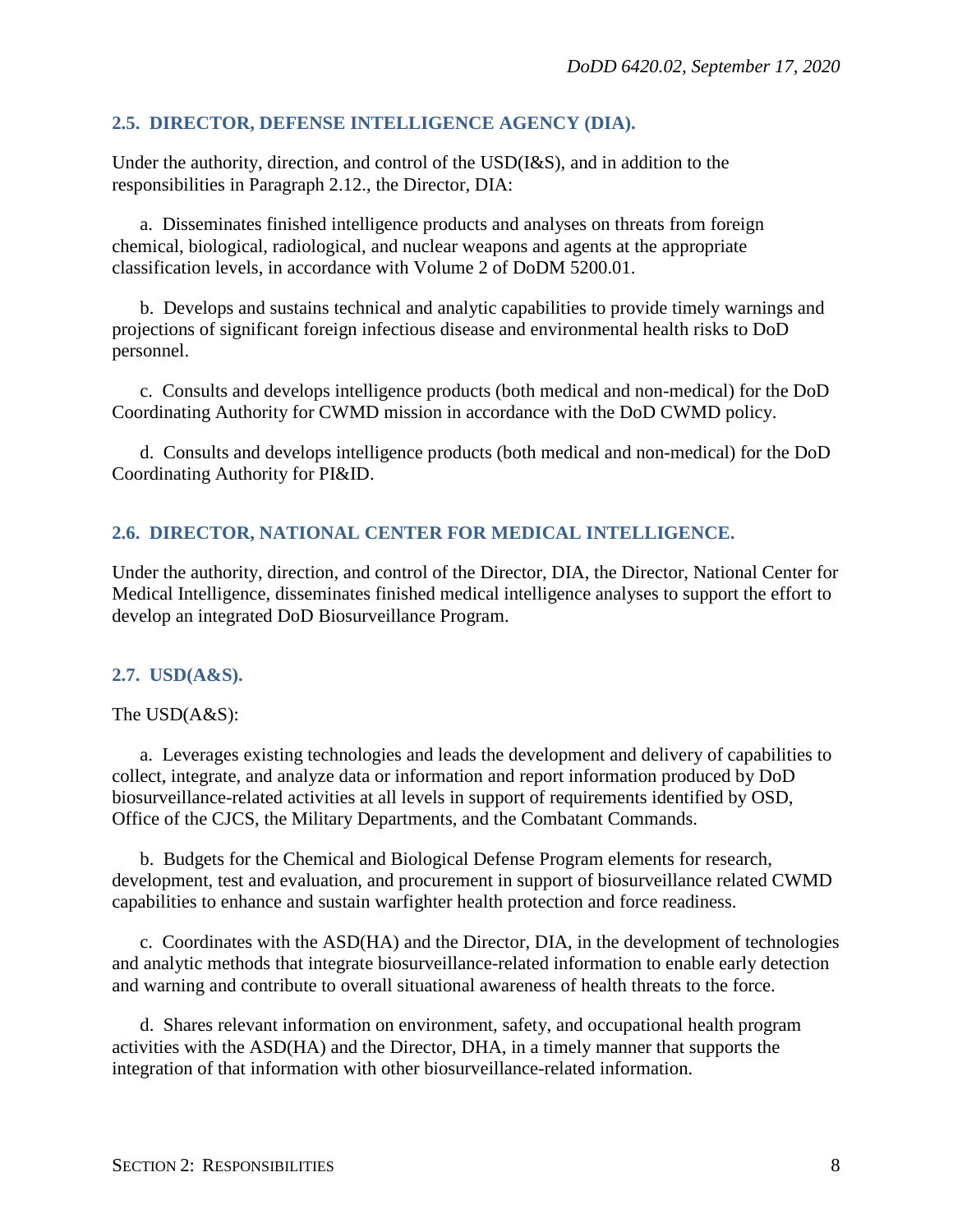e. Coordinates with the Combatant Commands and the Military Services to capture biosurveillance requirements in the Joint Capabilities Integration and Development System.

f. In coordination with the USD(P&R), co-chairs the DoD Biosurveillance Program senior advisory group.

#### <span id="page-8-0"></span>**2.8. ASSISTANT SECRETARY OF DEFENSE FOR NUCLEAR, CHEMICAL, AND BIOLOGICAL DEFENSE PROGRAMS.**

Under the authority, direction, and control of the USD(A&S), the Assistant Secretary of Defense for Nuclear, Chemical, and Biological Defense Programs serves as the principal advisor to the Secretary of Defense, the Deputy Secretary of Defense, and the USD(A&S) on chemical and biological defense in accordance with DoDD 5160.05E.

### <span id="page-8-1"></span>**2.9. DIRECTOR, DTRA.**

Under the authority, direction, and control of USD(A&S), through the Assistant Secretary of Defense for Nuclear, Chemical, and Biological Defense Programs, and in addition to the responsibilities in Paragraph 2.12., the Director, DTRA, incorporates relevant health surveillance information from the DHA and medical intelligence agencies when developing CWMD situational awareness capabilities that supports analysts, planners, war fighting centers, and decision makers.

### <span id="page-8-2"></span>**2.10. UNDER SECRETARY OF DEFENSE FOR RESEARCH AND ENGINEERING.**

The Under Secretary of Defense for Research and Engineering designates a DoD Modeling and Simulation Coordination Agent for biosurveillance in accordance with DoDD 5000.59 as needed.

### <span id="page-8-3"></span>**2.11. UNDER SECRETARY OF DEFENSE FOR POLICY.**

The Under Secretary of Defense for Policy:

a. Coordinates with the USD( $P\&R$ ), the USD( $A\&S$ ), the USD( $I\&S$ ), and the CJCS on Department biosurveillance-related efforts.

b. In coordination with the USD(P&R), represents the DoD on inter-Agency biosurveillance issues.

c. Coordinates the exchange of biosurveillance information with other departments and agencies.

d. Provides coordination on biosurveillance policy, as appropriate.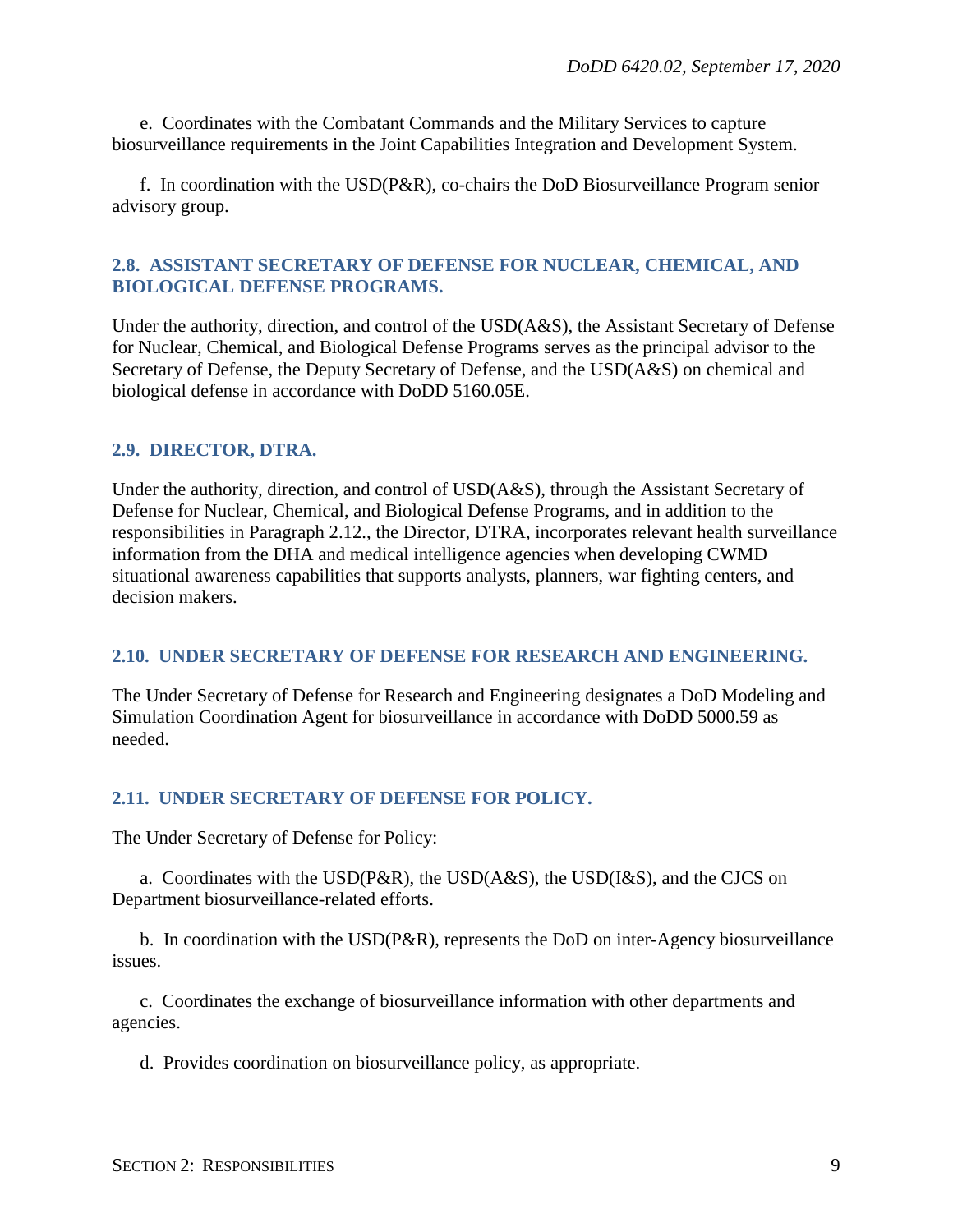#### <span id="page-9-0"></span>**2.12. DOD COMPONENT HEADS.**

The DoD Component heads:

a. For DoD Components with biosurveillance program responsibilities, develop processes to ensure accountability for those biosurveillance activities, update guidance and implementation procedures to comply with this issuance and other guidance, and integrate biosurveillance activities across DoD Components.

b. Implement programs, guidance and procedures to collect, analyze, report, archive, and share essential garrison and deployment health information with DHA.

c. Recommend and implement reforms where necessary to maintain an effective and efficient biosurveillance capability.

#### <span id="page-9-1"></span>**2.13. SECRETARIES OF THE MILITARY DEPARTMENTS AND THE COMMANDANT, UNITED STATES COAST GUARD.**

In addition to the responsibilities in Paragraph 2.12., the Secretaries of the Military Departments and the Commandant, United States Coast Guard:

a. Make their biosurveillance-related information, data products, reporting, and analyses available for integration at the tactical, operational, and strategic levels.

b. Submit requirements and integrated priorities for biosurveillance through normal departmental processes and identify training and personnel requirements.

c. Collect, share, analyze, and provide, to the DHA, the DoD Coordinating Authority for CWMD, the DoD Coordinating Authority for PI&ID, and the Combatant Commanders, biosurveillance-related information of their Military Services to improve situational awareness of threats to the force and inform decisions at the tactical, operational, and strategic levels.

d. In coordination with the Director, DHA; the Combatant Commanders; and the Chiefs of the Military Service, develop a common, minimum reporting standard for biosurveillance-related information.

### <span id="page-9-2"></span>**2.14. CJCS.**

In addition to the responsibilities in Paragraph 2.13., and in coordination with the Combatant Commanders, the CJCS:

a. Monitors the implementation of this issuance, updates joint doctrine as necessary, and provides operational biosurveillance requirements to the USD(P&R), the USD(I&S), and the USD(A&S) to assist them in refining processes and products that enable and enhance biosurveillance.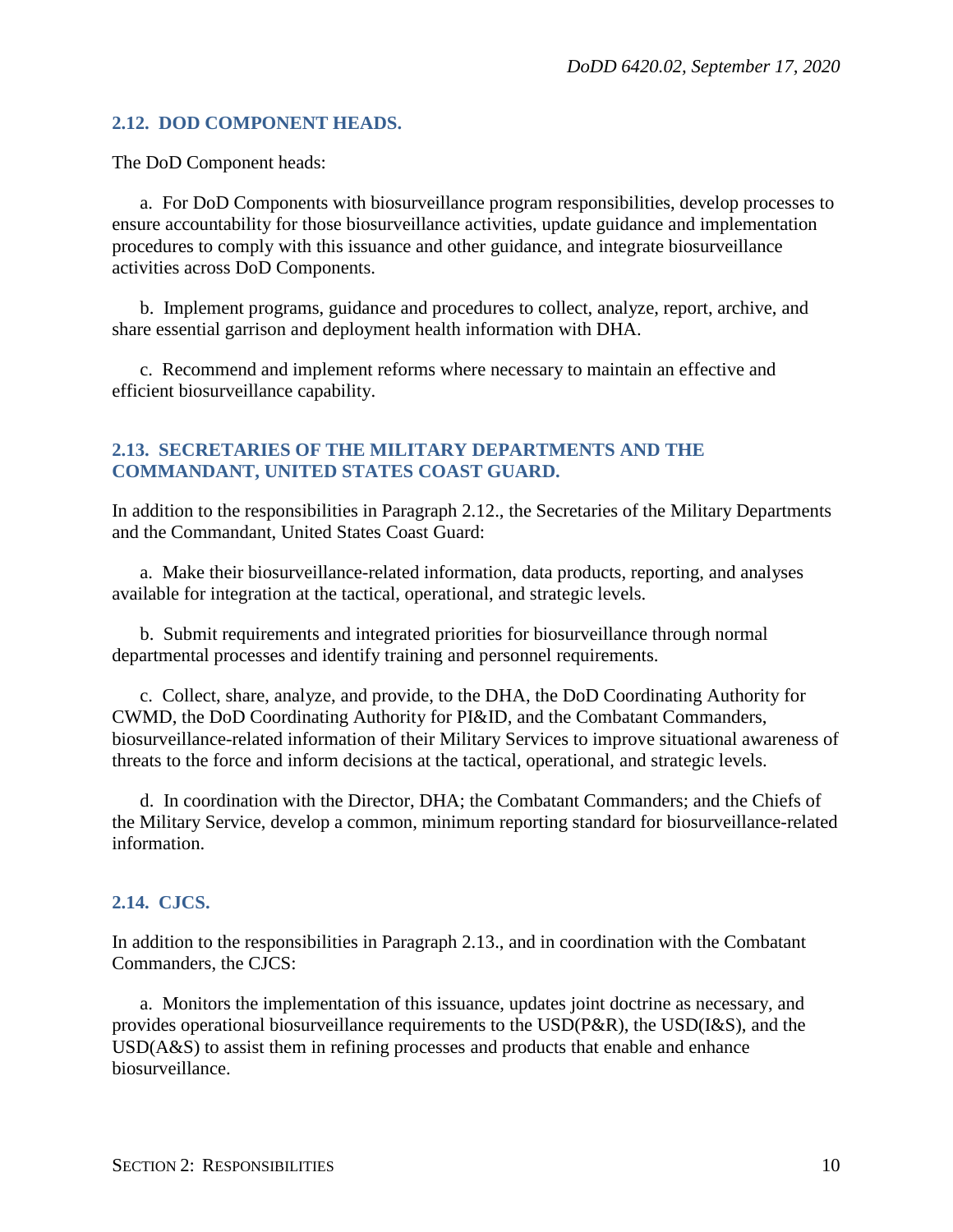b. Ensures biosurveillance-related information is collected, analyzed, and communicated as timely as possible to the Combatant Commands to improve situational awareness of threats and incidents and inform decisions at all levels.

c. Provides coordination on biosurveillance policy as appropriate.

#### <span id="page-10-0"></span>**2.15. COMBATANT COMMANDERS.**

In addition to the responsibilities in Paragraph 2.11., and in coordination with the CJCS, the Combatant Commanders:

a. Implement guidance during planning and operations consistent with this issuance.

b. Provide their Combatant Command operational requirements (information and materiel) to the CJCS.

c. Collect, analyze, integrate, and share biosurveillance-related information among the geographic Combatant Commands and with DHA, DTRA, the DoD Coordinating Authority for CWMD, and the DoD Coordinating Authority for PI&ID to:

- (1) Improve situational awareness of threats to the force.
- (2) Protect warfighter health.
- (3) Sustain force lethality.
- (4) Better inform decisions at the tactical, operational, and strategic levels.

d. Issue biosurveillance procedural guidance and instruction for health, medical, veterinary, occupational, environmental, and chemical, biological, radiological, and nuclear surveillance in theater, and share collected data and information.

e. In coordination with the Director, DHA and the Secretaries of the Military Departments, develop a common, minimum reporting standard for biosurveillance-related information.

#### <span id="page-10-1"></span>**2.16. COMMANDER, UNITED STATES SPECIAL OPERATIONS COMMAND.**

In addition to the responsibilities in Paragraphs, 2.12. and 2.15., the Commander, United States Special Operations Command, in coordination with the CJCS:

a. Per the Unified Command Plan, serves as the DoD Coordinating Authority for CWMD to synchronize and plan for DoD CWMD efforts in coordination with other Combatant Commands, Military Services and, as directed, other appropriate U.S. Government departments and agencies.

b. Incorporates biosurveillance information from the DHA in developing CWMD situational awareness in support of other Combatant Commanders in CWMD planning an execution.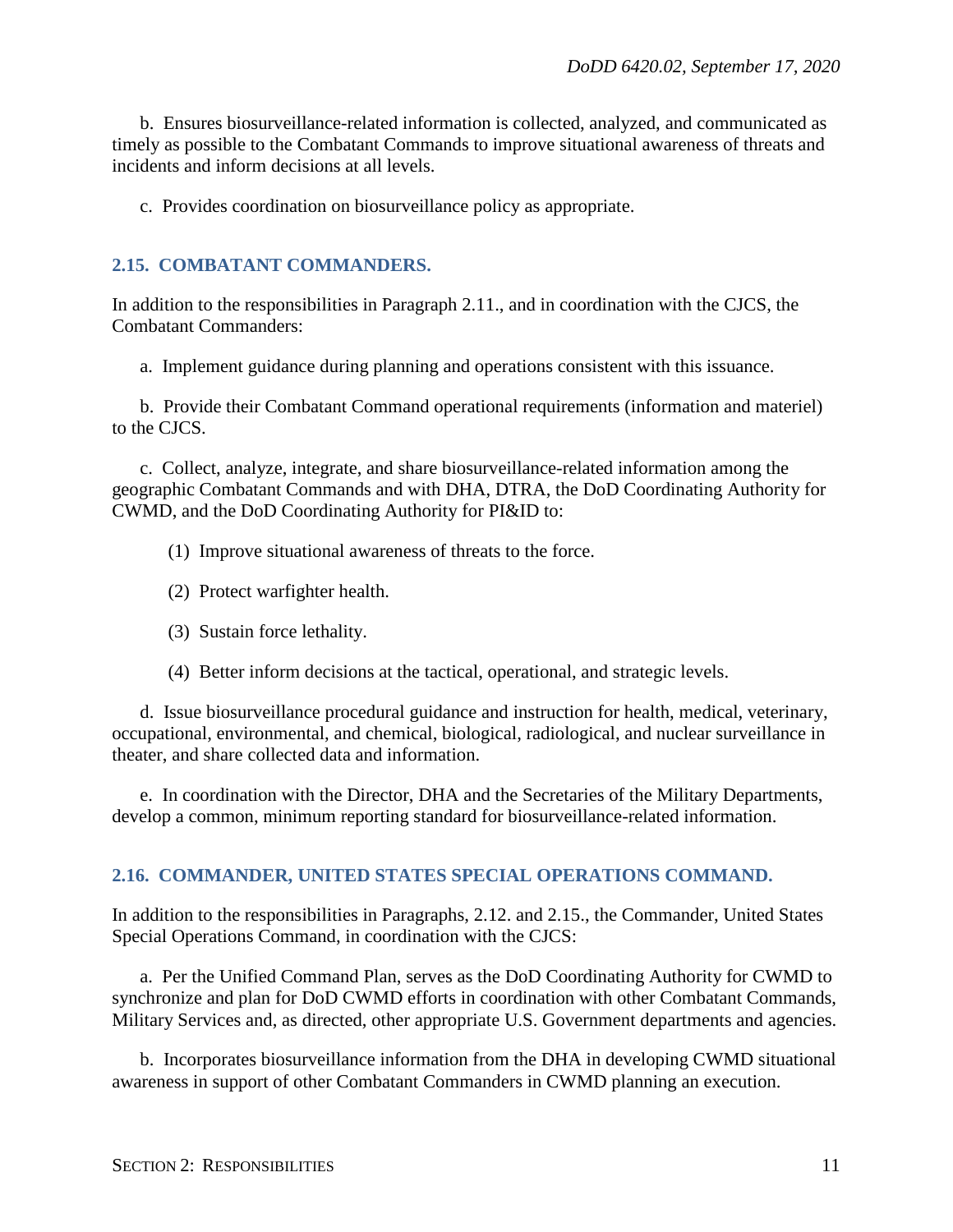#### <span id="page-11-0"></span>**2.17. COMMANDER, UNITED STATES NORTHERN COMMAND.**

In addition to the responsibilities in Paragraphs 2.11. and 2.14, the Commander, United States Northern Command, in coordination with the CJCS:

a. Serves as the DoD Coordinating Authority for PI&ID to synchronize and plan response efforts in coordination with other Combatant Commands, Military Services and, as directed, when directed, other appropriate U.S. Government departments and agencies.

b. Incorporates biosurveillance information from the DHA in developing PI&ID situational awareness in support of other Combatant Commanders in PI&ID response planning and execution.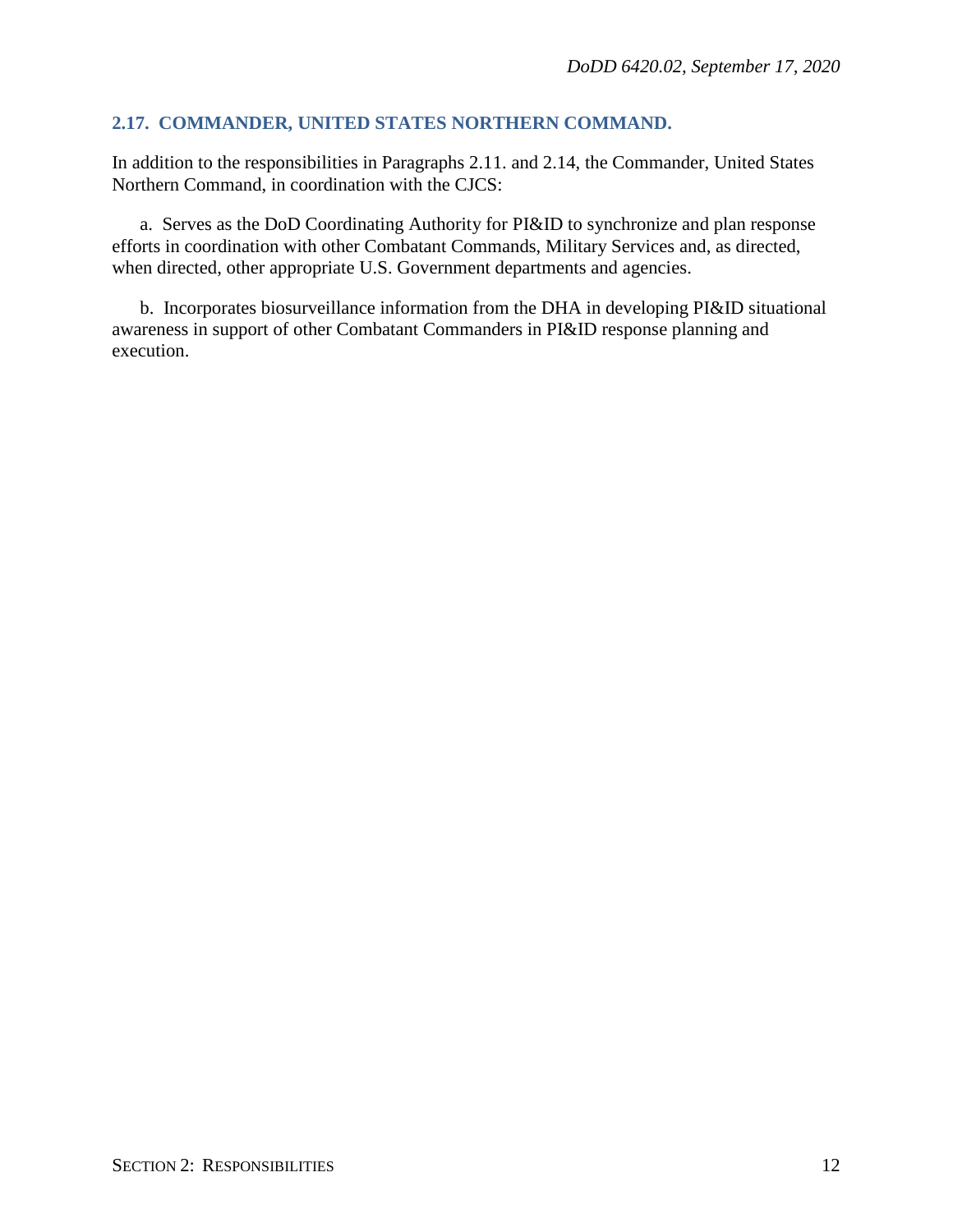# **GLOSSARY**

## <span id="page-12-1"></span><span id="page-12-0"></span>**G.1. ACRONYMS.**

| <b>ACRONYM</b>  | <b>MEANING</b>                                             |
|-----------------|------------------------------------------------------------|
| ASD(HA)         | <b>Assistant Secretary of Defense for Health Affairs</b>   |
| <b>CJCS</b>     | Chairman of the Joint Chiefs of Staff                      |
| <b>CWMD</b>     | countering weapons of mass destruction                     |
| DHA.            | Defense Health Agency                                      |
| <b>DIA</b>      | Defense Intelligence Agency                                |
| DoDD            | DoD directive                                              |
| <b>DoDM</b>     | DoD manual                                                 |
| <b>DTRA</b>     | <b>Defense Threat Reduction Agency</b>                     |
| PI&ID           | pandemic influenza and infectious disease                  |
| USD(A&S)        | Under Secretary of Defense for Acquisition and Sustainment |
| $USD$ ( $\&$ S) | Under Secretary of Defense for Intelligence and Security   |
| $USD(P\&R)$     | Under Secretary of Defense for Personnel and Readiness     |

## <span id="page-12-2"></span>**G.2. DEFINITIONS.**

Unless otherwise noted, these terms and their definitions are for the purpose of this issuance.

| <b>TERM</b>                             | <b>DEFINITION</b>                                                                                                                                                                                                                                                                                                                                                                     |
|-----------------------------------------|---------------------------------------------------------------------------------------------------------------------------------------------------------------------------------------------------------------------------------------------------------------------------------------------------------------------------------------------------------------------------------------|
| biosurveillance                         | The process of gathering, integrating, interpreting, and<br>communicating essential information related to all-hazards threats or<br>disease activity affecting human, animal, or plant health to achieve<br>early detection and warning, contribute to overall situational<br>awareness of the health aspects of an incident, and to enable better<br>decision making at all levels. |
| biosurveillance-<br>related information | Information that informs biosurveillance activities to include, but not<br>limited to, information from health surveillance, medical<br>surveillance, environmental and occupational health surveillance,<br>veterinary health surveillance, disease vector surveillance, and<br>surveillance of chemical, biological, radiological, and nuclear threats.                             |
| comprehensive<br>health surveillance    | Defined in DoDD 6490.02E.                                                                                                                                                                                                                                                                                                                                                             |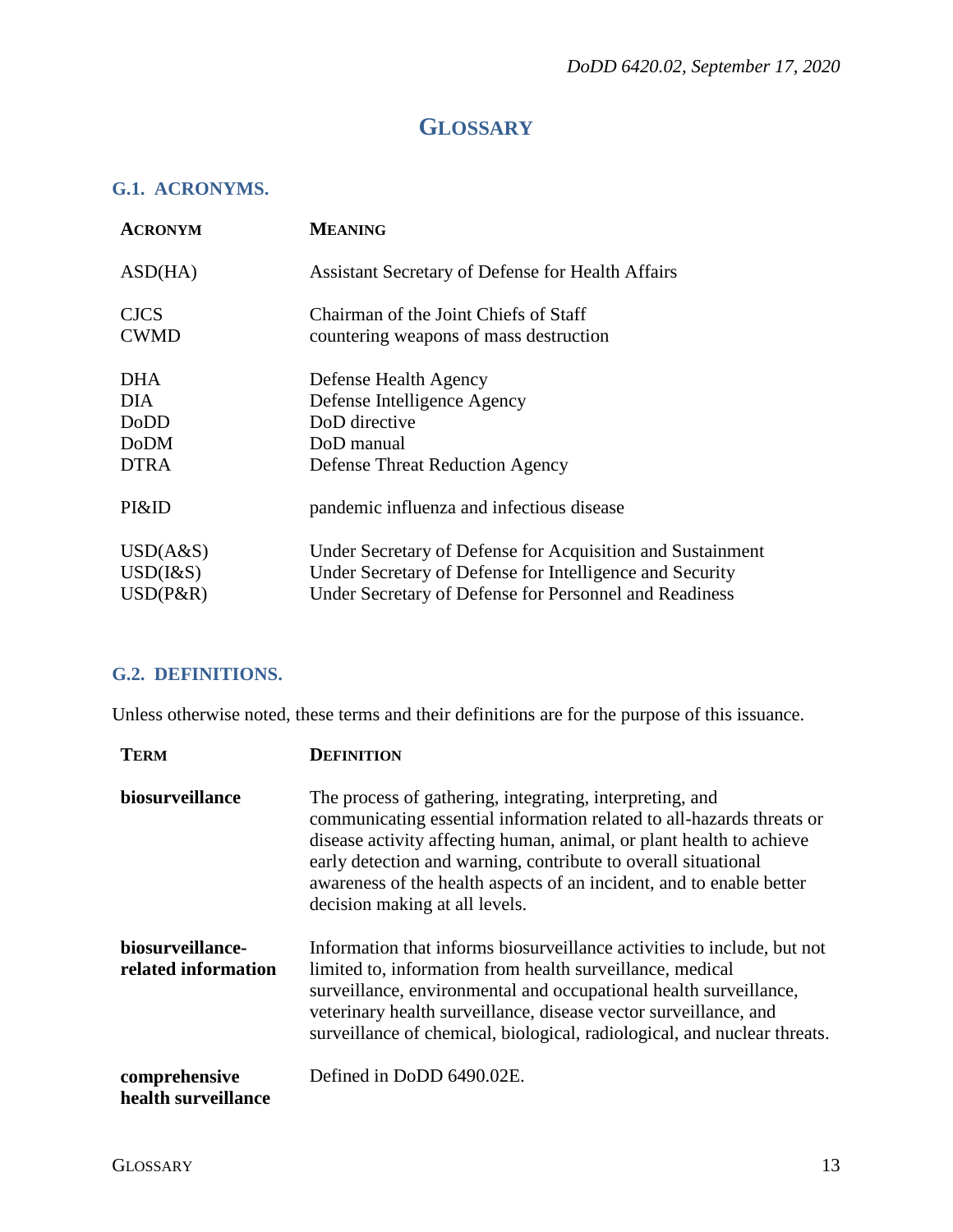| <b>TERM</b>                | <b>DEFINITION</b>                                                                                                                                                                                                                                                                                                                                               |
|----------------------------|-----------------------------------------------------------------------------------------------------------------------------------------------------------------------------------------------------------------------------------------------------------------------------------------------------------------------------------------------------------------|
| <b>CWMD</b>                | Defined in DoDD 2060.02.                                                                                                                                                                                                                                                                                                                                        |
| environmental health       | The programs, activities, and subsequent risk determination<br>associated with the anticipation, recognition, evaluation, and<br>potential control of hazards identified within the media of the<br>environment. Environmental health focuses on the reduction or<br>mitigation of the health hazards identified in the operational or<br>garrison environment. |
| force health<br>protection | Defined in DoDD 6200.04.                                                                                                                                                                                                                                                                                                                                        |
| forecasting                | Calculating a future event or condition as a result of study and<br>analysis of available, pertinent data. In relation to biosurveillance,<br>forecasting attempts to describe future outcomes or impacts of a<br>current health risk within a given community.                                                                                                 |
| health surveillance        | Defined in DoDD 6490.02E.                                                                                                                                                                                                                                                                                                                                       |
| military health<br>system  | A health system that supports the military mission by fostering,<br>protecting, sustaining, and restoring health and providing the<br>direction, resources, health care providers, and other means necessary<br>for promoting the health of the beneficiary population.                                                                                         |
| medical intelligence       | Defined in DoD Instruction 6420.01.                                                                                                                                                                                                                                                                                                                             |
| medical surveillance       | Defined in DoDD 6490.02E.                                                                                                                                                                                                                                                                                                                                       |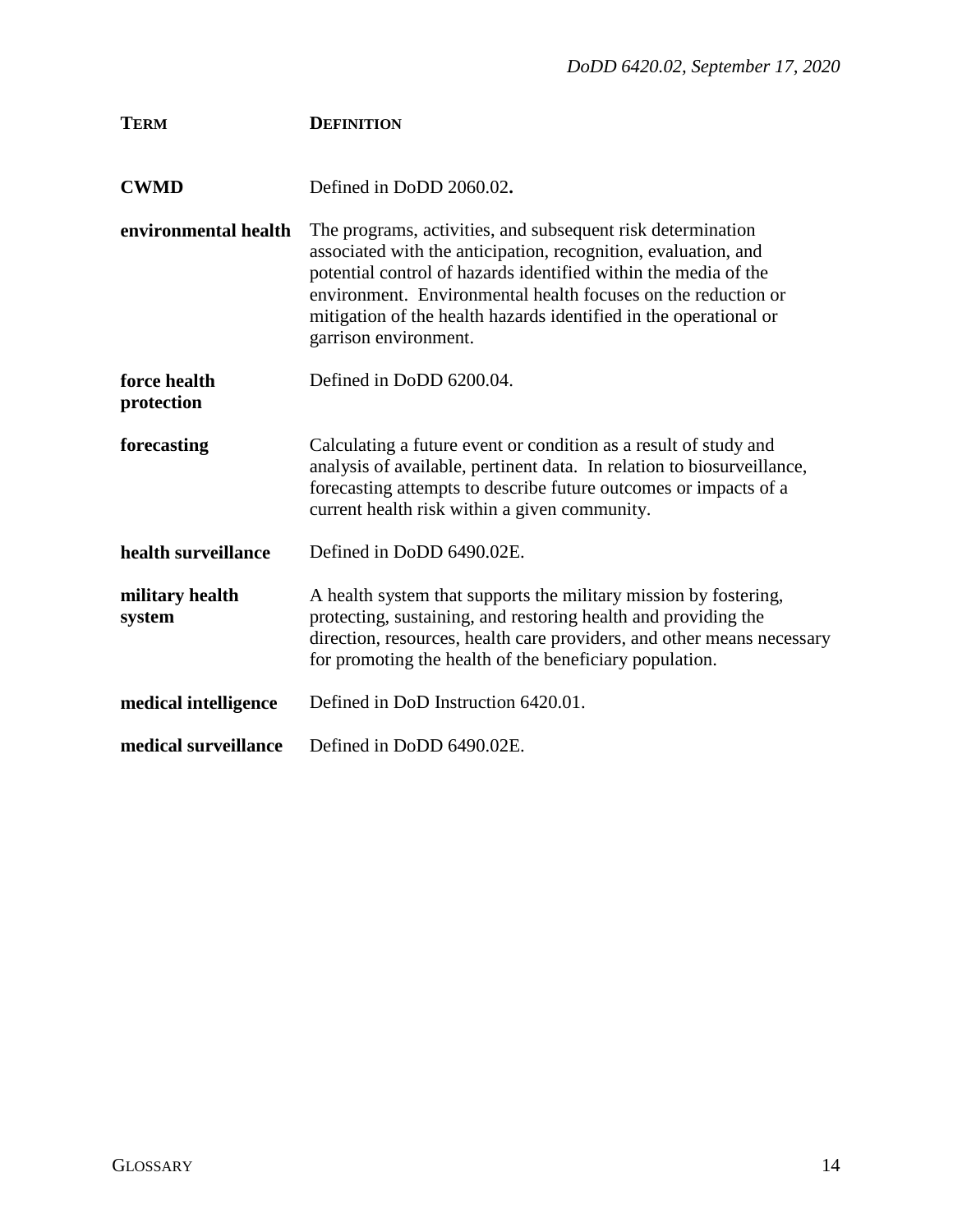## **REFERENCES**

- <span id="page-14-0"></span>DoD 5400.11-R, "Department of Defense Privacy Program," May 14, 2007
- DoD Directive 5000.59, "DoD Modeling and Simulation (M&S) Management," August 8, 2007, as amended
- DoD Directive 5230.11, "Disclosure of Classified Military Information to Foreign Governments and International Organizations," June 16, 1992
- DoD Directive 6200.04, "Force Health Protection (FHP)," October 9, 2004
- DoD Directive 6490.02E, "Comprehensive Health Surveillance," February 8, 2012, as amended
- DoD Global Campaign Plan for Pandemic Influenza and Infectious Disease 3551-13, October 15, 2013
- DoD Instruction 2030.08, "Implementation of Trade Security Controls (TSCs) for Transfers of DoD Personal Property to Parties Outside DoD Control," February 19, 2015, as amended
- DoD Instruction 2040.02, "International Transfers of Technology, Articles, and Services," March 27, 2014, as amended
- DoD Instruction 5015.02, "DoD Records Management Program," February 24, 2015, as amended
- DoD Instruction 6025.18, "Health Insurance Portability and Accountability Act (HIPAA) Privacy Rule Compliance in DoD Health Care Programs," March 13, 2019
- DoD Instruction 6200.03, "Public Health Emergency Management (PHEM) Within the Department of Defense," March 28, 2019
- DoD Instruction 6420.01, "National Center for Medical Intelligence (NCMI)," March 20, 2009, as amended
- DoD Instruction 8320.02, "Sharing Data, Information, and Technology (IT) Services in the Department of Defense," August 5, 2013, as amended
- DoD Manual 5200.01, Volume 3, "DoD Information Security Program: Protection of Classified Information," February 24, 2012, as amended
- DoD Manual 6025.18, "Implementation of the Health Insurance Portability and Accountability Act (HIPAA) Privacy Rule in DoD Health Care Programs," March 13, 2019
- DoD Manual 8910.01, Volume 1, "DoD Information Collections Manual: Procedures for DoD Internal Information Collections," June 30, 2014, as amended
- Unified Command Plan, current edition
- White House, National Biodefense Strategy, September 2018

White House, National Strategy for Biosurveillance, July 2012

#### **Biosurveillance-Related Information Sharing Authorities**

- DoD Directive 2060.02, "DoD Countering Weapons of Mass Destruction (WMD) Policy," January 27, 2017
- DoD Directive 5105.21, "Defense Intelligence Agency (DIA)," March 18, 2008
- DoD Directive 5124.02, "Under Secretary of Defense for Personnel and Readiness (USD(P&R))," June 23, 2008
- DoD Directive 5135.02, "Under Secretary of Defense for Acquisition and Sustainment (USD(A&S))," July 15, 2020